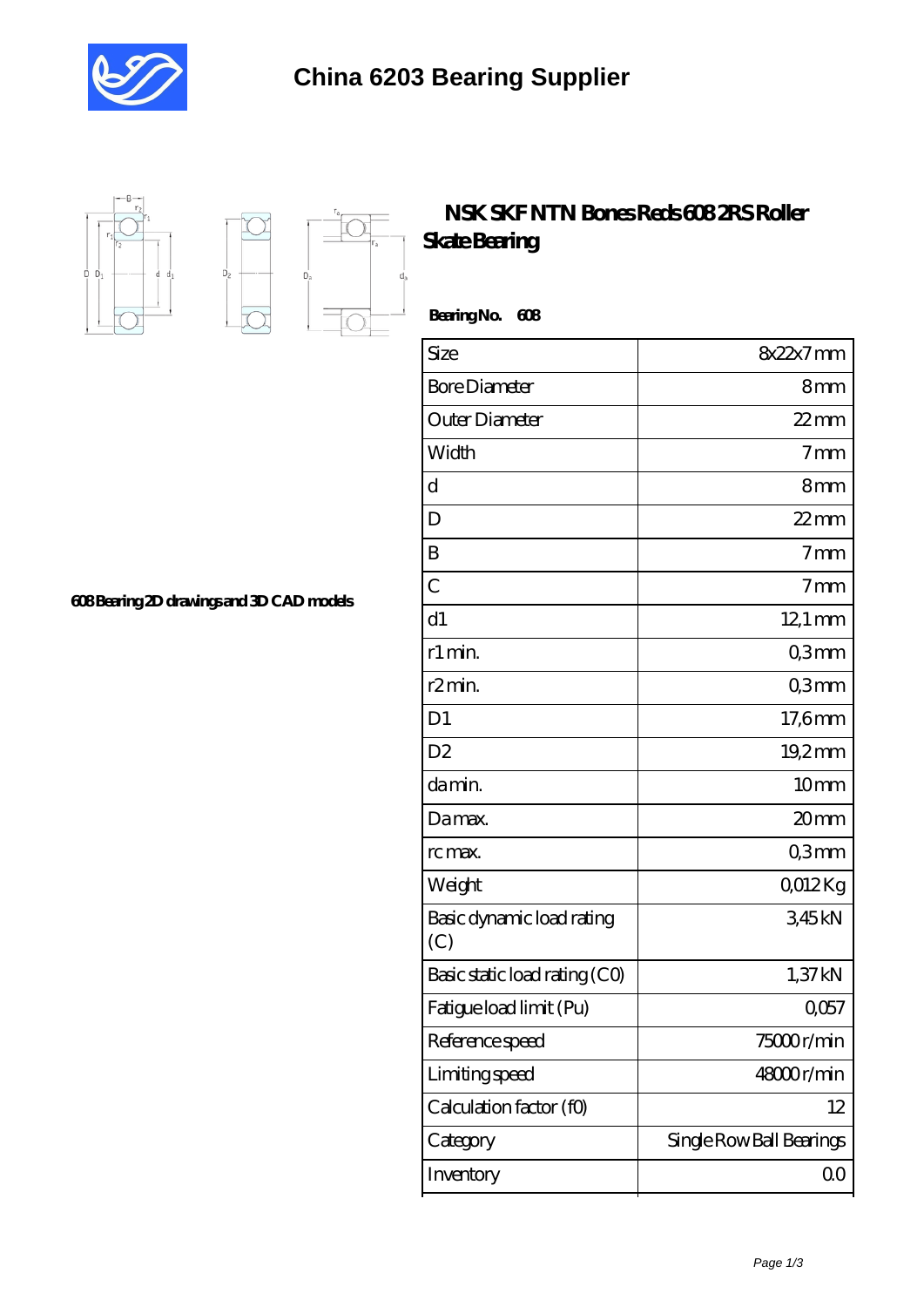

## **[China 6203 Bearing Supplier](https://musicorganics.com)**

| Manufacturer Name                  | <b>SKF</b>                                                                                                                                                                          |
|------------------------------------|-------------------------------------------------------------------------------------------------------------------------------------------------------------------------------------|
| Minimum Buy Quantity               | N/A                                                                                                                                                                                 |
| Weight / Kilogram                  | Q014                                                                                                                                                                                |
| Product Group                      | <b>BOO3O8</b>                                                                                                                                                                       |
| Enclosure                          | Open                                                                                                                                                                                |
| Precision Class                    | ABEC 1   ISO PO                                                                                                                                                                     |
| Maximum Capacity / Filling<br>Slot | No                                                                                                                                                                                  |
| Rolling Element                    | <b>Ball Bearing</b>                                                                                                                                                                 |
| Snap Ring                          | No                                                                                                                                                                                  |
| <b>Internal Special Features</b>   | No                                                                                                                                                                                  |
| Cage Material                      | Steel                                                                                                                                                                               |
| Internal Clearance                 | CO-Medium                                                                                                                                                                           |
| Inch - Metric                      | Metric                                                                                                                                                                              |
| Long Description                   | <b>8MM Bore: 22MM Outside</b><br>Diameter; 7MM Outer Race<br>Diameter; Open; Ball<br>Bearing, ABEC 1   ISO PO,<br>No Filling Slot; No Snap<br>Ring, No Internal Special<br>Features |
| Category                           | Single Row Ball Bearing                                                                                                                                                             |
| <b>UNSPSC</b>                      | 31171504                                                                                                                                                                            |
| Harmonized Tariff Code             | 8482105068                                                                                                                                                                          |
| Noun                               | Bearing                                                                                                                                                                             |
| Keyword String                     | Ball                                                                                                                                                                                |
| Manufacturer URL                   | http://www.skf.com                                                                                                                                                                  |
| Manufacturer Item Number           | 608                                                                                                                                                                                 |
| Weight/LBS                         | 003                                                                                                                                                                                 |
| Bore                               | 0.315 Inch   8 Millimeter                                                                                                                                                           |
|                                    |                                                                                                                                                                                     |
| Outer Race Width                   | 0.276Inch   7 Millimeter                                                                                                                                                            |
| Outside Diameter                   | 0.866Inch   22 Millimeter                                                                                                                                                           |
| bore diameter:                     | 8mm                                                                                                                                                                                 |